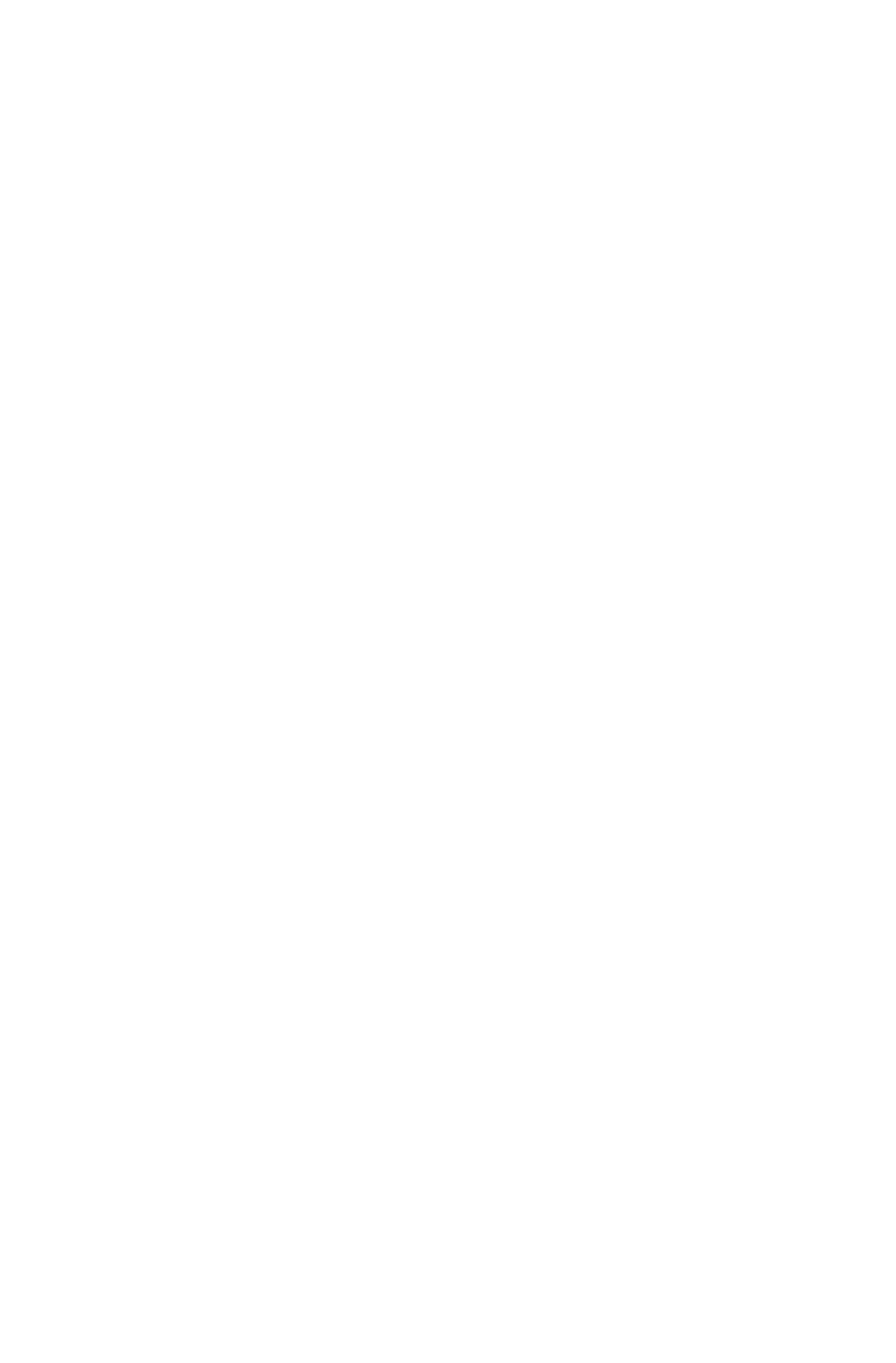## **A CONSUMER GUIDE TO MORTGAGE-RELATED COMPLAINTS**

| WHAT SHOULD I DO IF I HAVE A DISPUTE          |
|-----------------------------------------------|
| WHAT SHOULD I DO IF I HAVE A COMPLAINT        |
|                                               |
|                                               |
| State Licensed Banks and Savings and Loans  3 |
|                                               |
|                                               |
| Mortgage Bankers, Lenders, and Brokers 3      |
|                                               |
| WHAT SHOULD I DO IF I HAVE A DISPUTE          |
| WHAT SHOULD I DO IF I HAVE A COMPLAINT        |
|                                               |
| WHAT SHOULD I DO IF I HAVE A COMPLAINT        |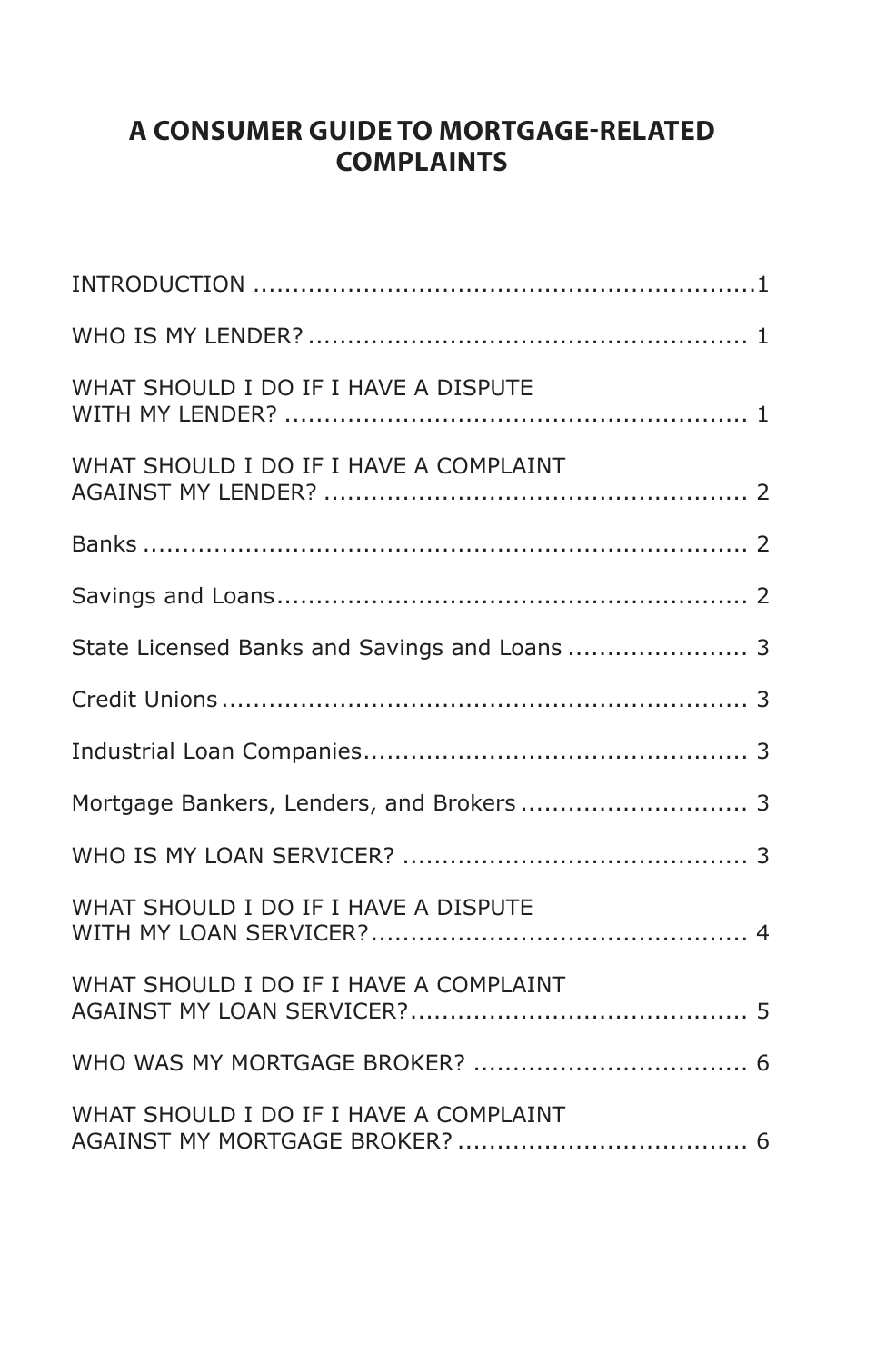| WHO CAN I CONTACT IF I HAVE OTHER |  |
|-----------------------------------|--|
| HOW DO I AVOID MORTGAGE-RELATED   |  |
| GOVERNMENT AGENCY CONTACT         |  |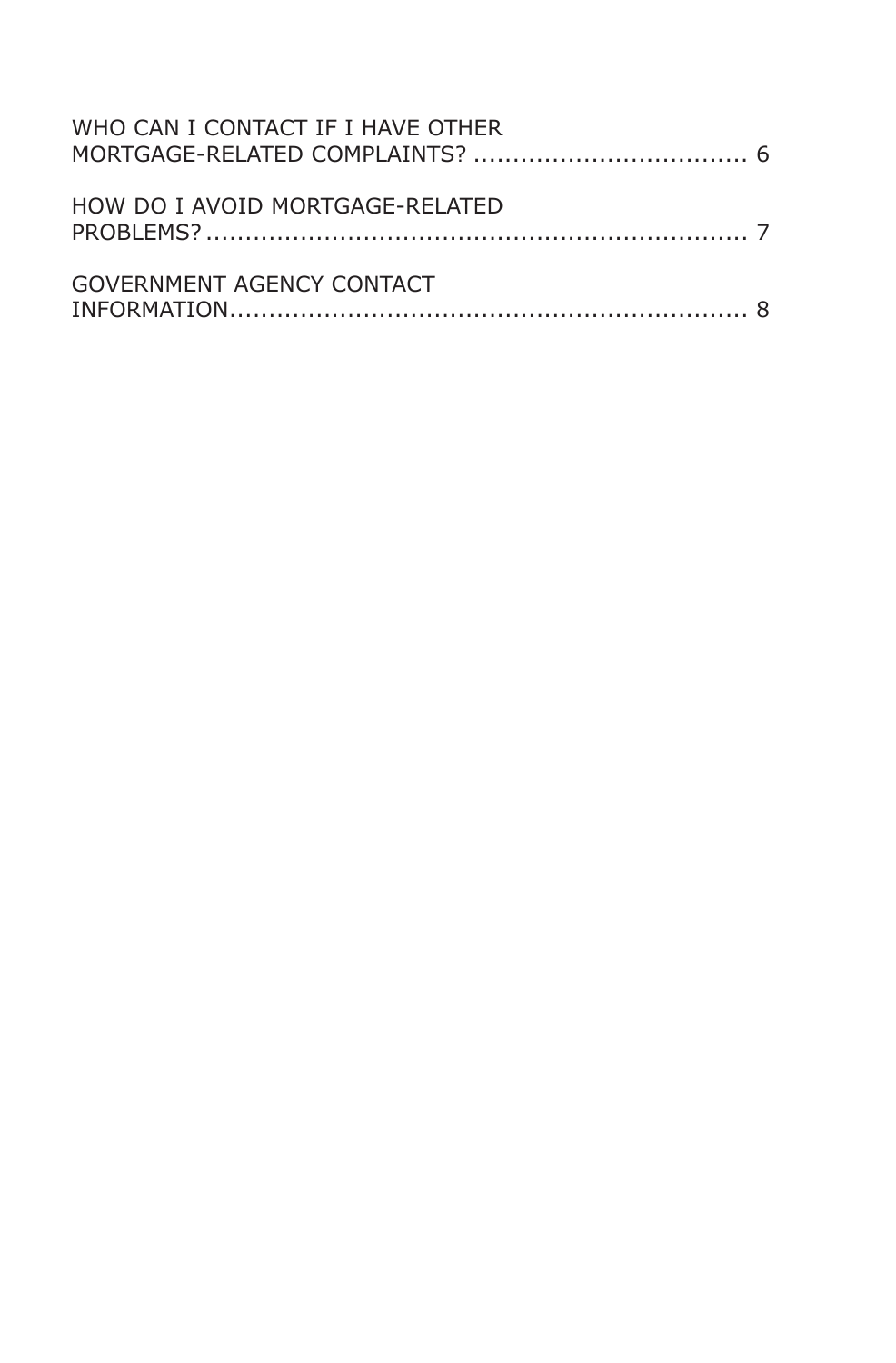# **INTRODUCTION**

Even after you have done your due diligence as a consumer in obtaining a home loan, unexpected issues may arise. It is often difficult to determine what course of action to take and whom to contact.

The purpose of this booklet is to provide basic information about loan servicers, lenders, mortgage brokers, complaints, and contacts.

# **WHO IS MY LENDER?**

Your lender is the person/entity that loaned you the funds you borrowed and has a mortgage on your property to secure the loan repayment. In California, your promise to repay the lender is ordinarily in the form of a promissory note, and the mortgage is ordinarily in the form of a deed of trust that is recorded as a lien against your property to act as security for payment. Your lender appears as the beneficiary on the deed of trust.

As you are going through the process of getting your loan, you will know who your lender is by the various disclosures that are provided to you. Lenders can be private individuals, mortgage brokers, mortgage bankers, credit unions, banks, etc. There are different advantages to each type of lender, so – before you get the loan - make certain you carefully select which lender will be most appropriate and beneficial for your situation.

# **WHAT SHOULD I DO IF I HAVE A DISPUTE WITH MY LENDER?**

Most lender disputes have to do with loan servicing, which is discussed later. However, if you have a dispute with the lender, attempt to contact the lender directly.

Many lenders have a toll-free customer service number. Call that number and explain the problem. Be sure to have your loan number and pertinent documents in hand before calling. Document the call by writing down to whom you spoke, the date and time of the call, and what was promised. If the customer service representative is unable to immediately resolve the problem, be sure to ask for followup action and ask when you might expect a call-back or a timeframe in which the problem will be resolved. After speaking with a customer service representative, or if you are unable to successfully contact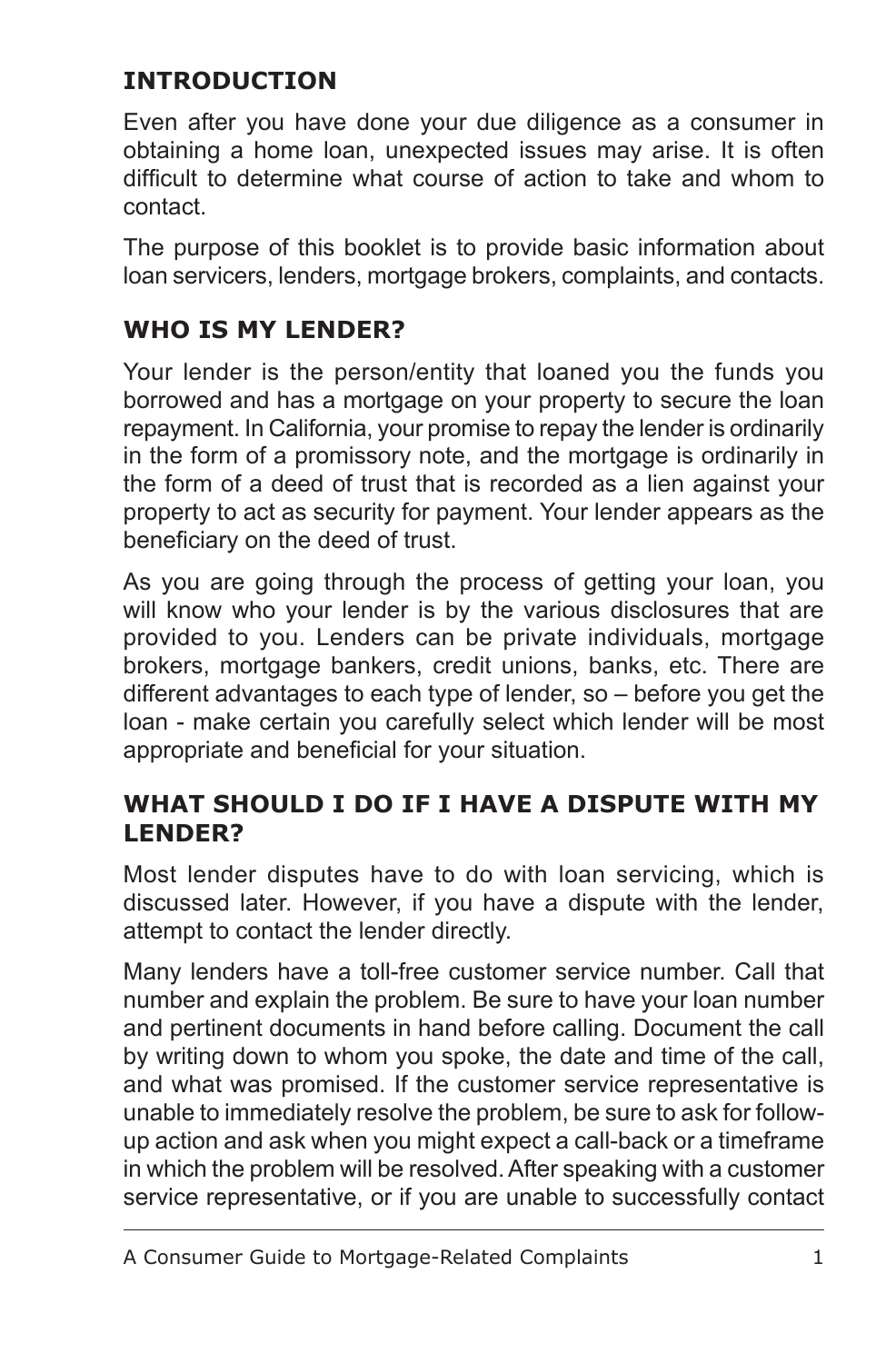the lender by telephone, send a letter to your lender. In your letter, state what the problem is and what you wish the lender to do about it; make sure you are specific. Keep a copy of your letter. Confirm in writing any telephone conversations with the lender. If you send documents, make certain they are copies and not the originals.

# **WHAT SHOULD I DO IF I HAVE A COMPLAINT AGAINST MY LENDER?**

Each type of lender must abide by lending laws, but oversight and enforcement of those laws are accomplished through different entities.

If you believe your lender violated usury laws (illegal interest rates), you should contact an attorney, as usury laws are quite complex. You can also file a complaint with the government agency that oversees the lender. Remember: do not send original documents with the complaint.

If your lender is a private person or entity (that is, not a broker, banker, or financial institution), you should consult with an attorney, as there is likely no government agency that oversees that private lender.

If your lender is not a private person or entity, you should contact the government agency that oversees that lender. That agency will be able to determine if it has the ability to intervene in the dispute, help remedy the problem, or take appropriate action. If the government agency does not have the ability to do any of the foregoing, you should consult an attorney.

The following is a list of different types of lenders and their overseeing government agencies (contact information for each can be found at the end of the booklet):

# **Banks**

If the name of your bank contains the word "National" or has the initials "N.A." after it, it is a national bank. Contact the federal Office of the Comptroller of Currency.

# **Savings and Loans**

If the name of your savings and loan contains the word "Federal" or the initials "F.S.B." or "F.A." after it, it is a federal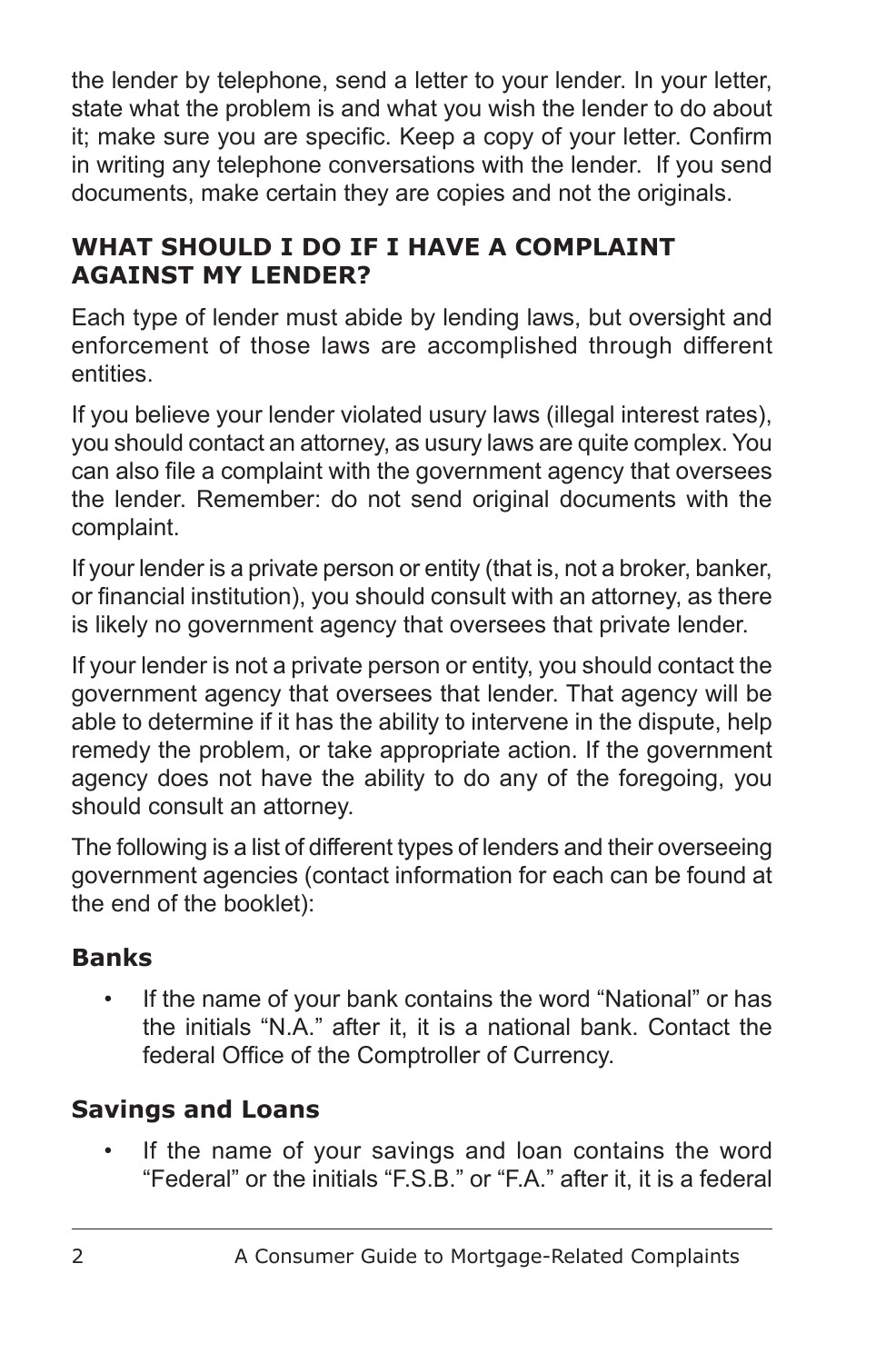savings and loan association or bank. Contact the Office of Thrift Supervision.

# **State-Licensed Banks and Savings and Loans**

If the bank or savings and loan is licensed by the state it is not or may not be regulated by the federal agencies. Contact the California Department of Financial Institutions.

#### **Credit Unions**

- If the name of your credit union contains the word "Federal", it is a federal credit union. Contact the National Credit Union Administration.
- If not, it is a state-licensed credit union. Contact the California Department of Financial Institutions.

#### **Industrial Loan Companies**

If your lender is an industrial loan company, also known as "thrift and loan", it is state-licensed. Contact the Department of Financial Institutions.

#### **Mortgage Bankers, Lenders, and Brokers**

- If your lender does not fit any of the above, go to the Department of Real Estate's web site at www.dre.ca.gov. Click on the icon for California Real Estate and Financial Services License Information to obtain license information for the lender.
- Your lender may be a mortgage banker, California finance lender, or residential mortgage lender. If so, it is statelicensed as a banker or lender. Contact the Department of Corporations.
- A lender may be a real estate broker and licensed by the state. Contact the Department of Real Estate.

## **WHO IS MY LOAN SERVICER?**

The person who collects your loan payments is often referred to as the loan servicer or authorized servicer. A borrower generally does not have the ability to select the loan servicer; the servicer is selected by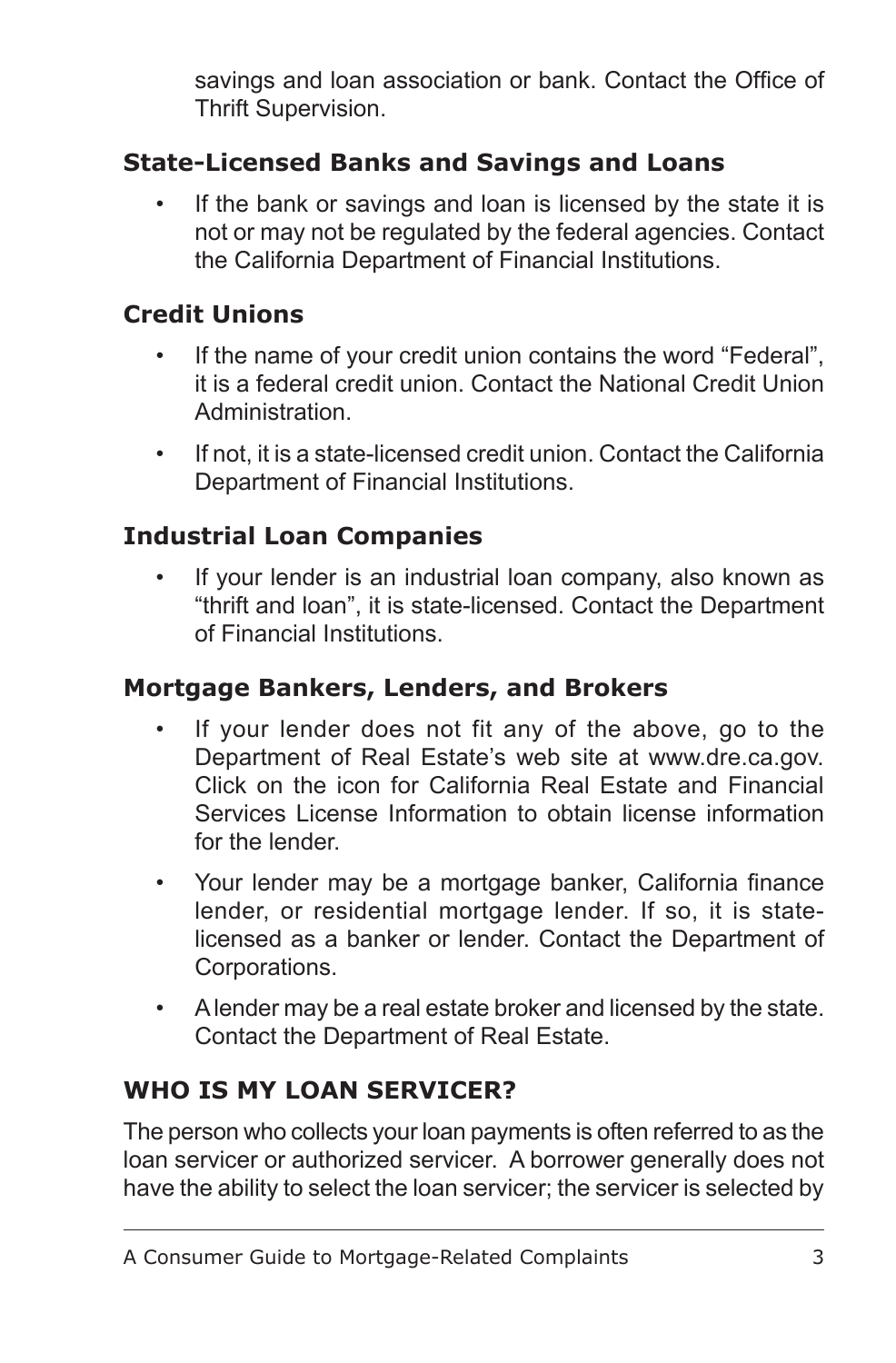the lender. Sometimes the lender is the loan servicer, other times, the servicing is contracted to a third-party, and occasionally, the mortgage broker services the loan. Note that if the servicing responsibility for a loan is to be (or has been) transferred, both the current and new servicer must notify the borrower of the change and its effective date.

In addition to collecting your loan payments, your loan servicer will also impose charges if your payment is late, if the promissory note contains such a provision. For some home loans, the law allows a late charge of up to 10% per installment. It is very important to make all your payments and to make them on time.

Your loan servicer is also responsible for releasing the lien when your loan is paid in full, pursuing foreclosure if you are delinquent in payments, and paying property taxes and insurance through your escrow or impound account (if applicable).

Your lender will provide information about your loan servicer. You may receive payment coupons or monthly notices. Your servicer will be the entity to whom you are sending loan payments.

### **WHAT SHOULD I DO IF I HAVE A DISPUTE WITH MY LOAN SERVICER?**

As with any disputes with your lender, if you have a disagreement with the authorized servicer about your loan, contact your loan servicer to try to resolve the problem.

Most loan servicers have a toll-free, customer service number. Call that number and explain the problem. Be sure to have your loan number and pertinent documents in hand before calling. Document the call by writing down to whom you spoke, the date and time of the call, and what was promised. If the customer service representative is unable to immediately resolve the problem, be sure to ask for followup action and ask when you might expect a call-back or a timeframe in which the problem will be resolved. After speaking with a customer service representative, or if you are unable to successfully contact the servicer by telephone, send a letter to the servicer, at the address for correspondence indicated on your monthly statements. In your letter, state what the problem is and what you wish the servicer to do about it. Make sure you are specific. Keep a copy of the letter. If your payment wasn't credited, give the account number, amount, date, and number of the check. Do not send your original documents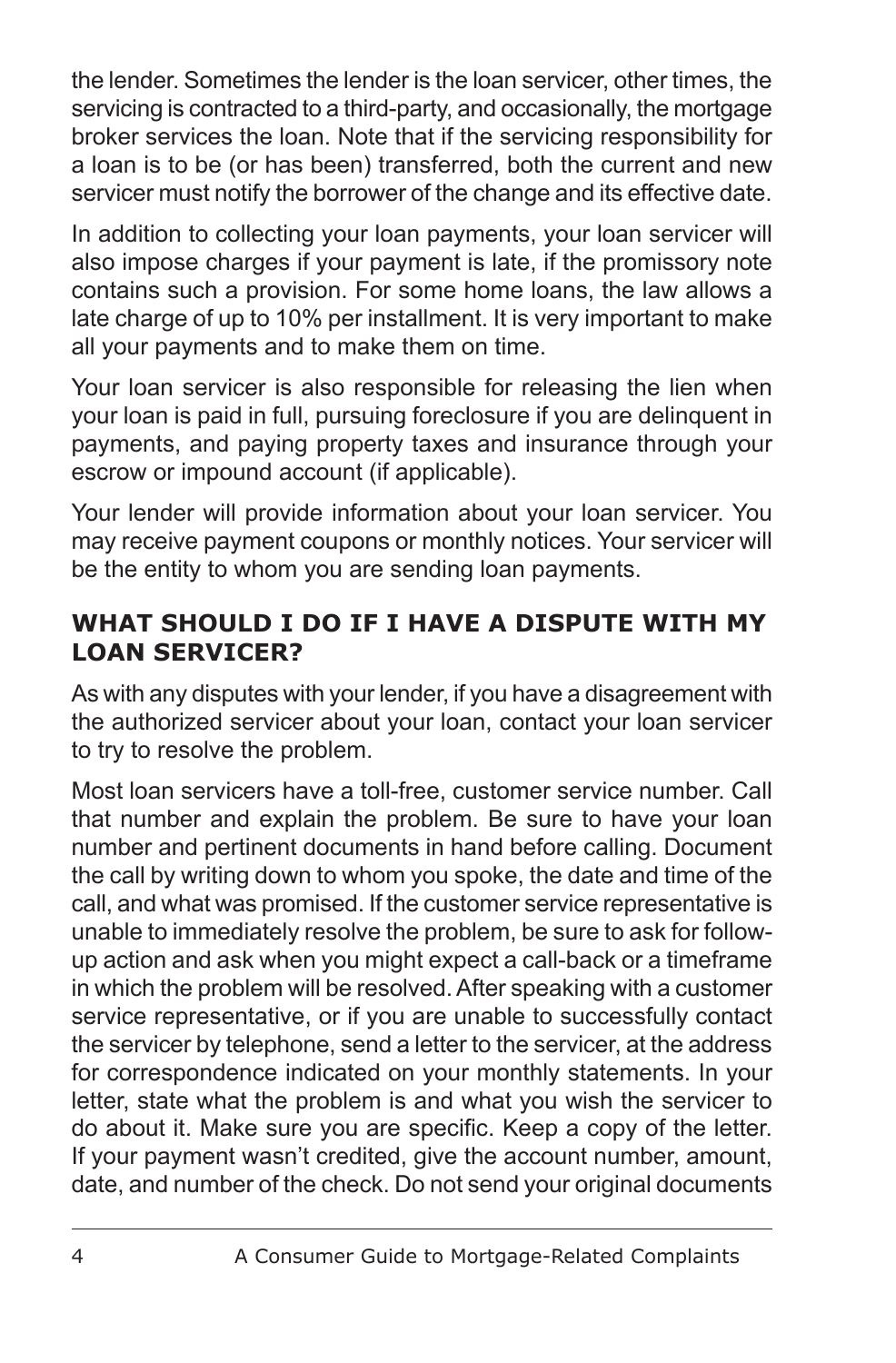such as canceled checks. Keep all the originals and send copies with your letter. Confirm in writing any telephone conversations with the servicer.

The Real Estate Settlement Procedures Act (RESPA) requires the servicer to acknowledge your request within 20 business days and to try to resolve the problem within 60 business days. You may have certain rights such as the right to file a civil lawsuit against the servicer if the service violates the RESPA requirements.

If you are facing financial hardship, are facing foreclosure, need to sell your property, or the like, the authorized servicer and/or your lender may be the appropriate contact. For more information about financial hardship and foreclosure, please read the Department of Real Estate's:

A Homeowner's Guide to Foreclosure in California which is available at www.dre.ca.gov.

Regardless of the nature of the loan servicing problem, it is important to continue to make your scheduled monthly payments on time in order to avoid a potential default on the loan and risking foreclosure.

# **WHAT SHOULD I DO IF I HAVE A COMPLAINT AGAINST MY LOAN SERVICER?**

As with lenders, there are a variety of licenses or authorities under which a loan servicer can service a home loan.

If correspondence to your servicer is not acknowledged or the problem is not resolved within the time frames required by RESPA, you may file a complaint with the U.S. Department of Housing and Urban Development (HUD). You may also wish to consult an attorney for possible civil remedies. A sample letter to your loan servicer can be found at HUD's web site at www.hud.gov/offices/hsg/sfh/res/ reslettr.cfm.

The following is a list of government agencies overseeing servicers (contact information for each can be found at the end of the booklet):

If your lender is the loan servicer, follow the previous list for lenders and their overseeing agencies.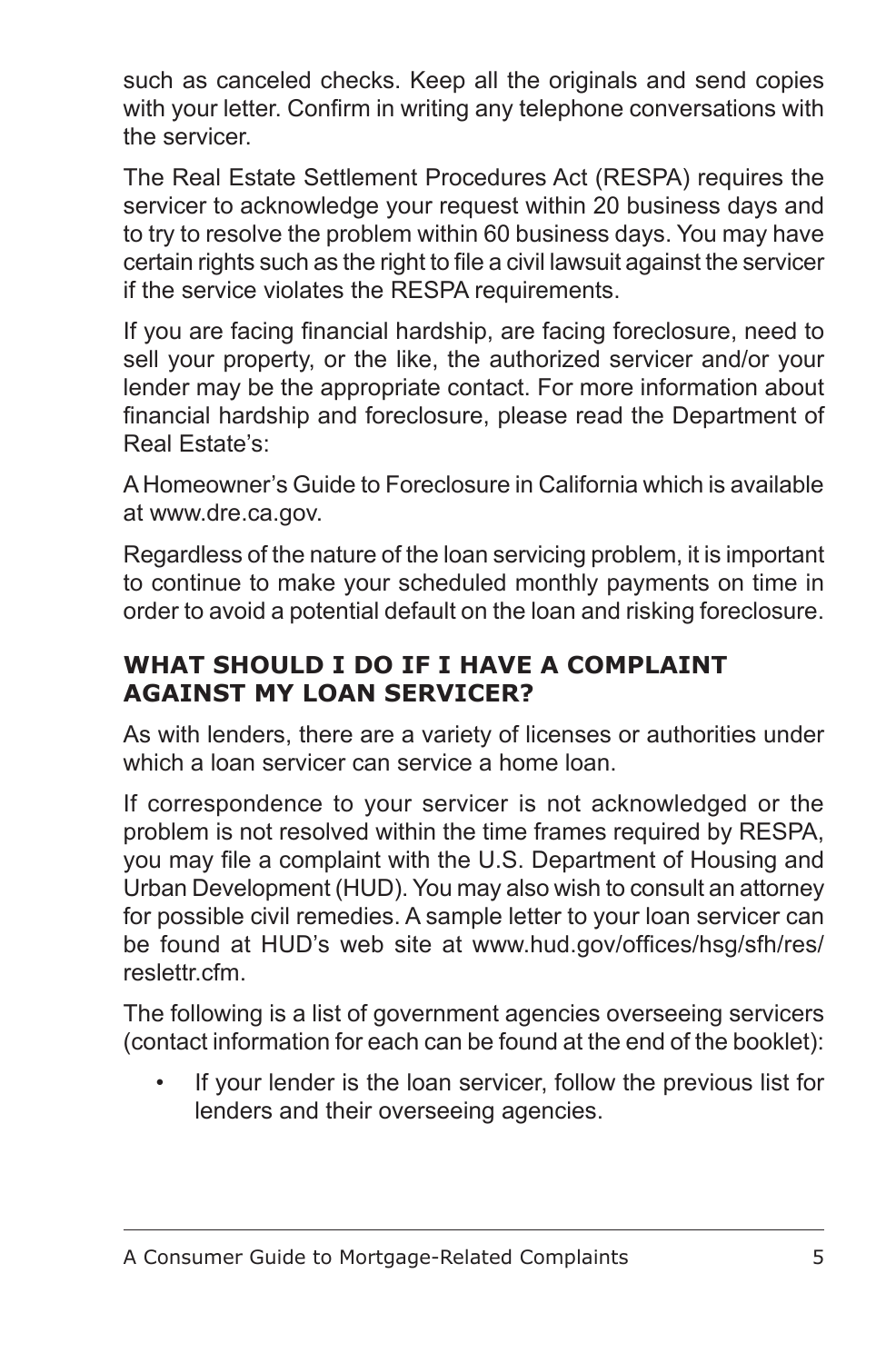- If your servicer is not the lender, it is likely licensed in California.
- To determine which agency, check the license status on the Department of Real Estate's web site at www.dre.ca.gov and click on "California Real Estate and Financial Services License Information". The servicer will be licensed by the Department of Corporations, Department of Real Estate, or Department of Financial Institutions.

# **WHO WAS MY MORTGAGE BROKER?**

Mortgage brokers help you obtain a home loan that will best suit your needs.

If you worked with a mortgage broker, your mortgage broker will have been the person that was not the lender but helped you get a loan.A mortgage broker would have taken your loan application, reviewed your options with you, and provided a disclosure statement of the costs and fees associated with the loan. The broker's name will appear on that disclosure statement and on other loan documents such as the final settlement statement as having received a loan origination fee or commission.

# **WHAT SHOULD I DO IF I HAVE A COMPLAINT AGAINST MY MORTGAGE BROKER?**

A mortgage broker has a fiduciary duty to you as the borrower. This fiduciary duty includes a requirement that the mortgage broker place your economic interests ahead of his/her own economic interest. That broker will have been state-licensed and subject to licensing laws in addition to the general lending laws.

The Department of Real Estate has jurisdiction over mortgage loan brokers licensed as real estate brokers or salespersons, while the Department of Corporations has jurisdiction over mortgage loan brokers licensed as California finance lenders or residential mortgage lenders. To determine which agency will take your complaint, check the license status on the Department of Real Estate's web site at www. dre.ca.gov and click on "California Real Estate and Financial Services License Information".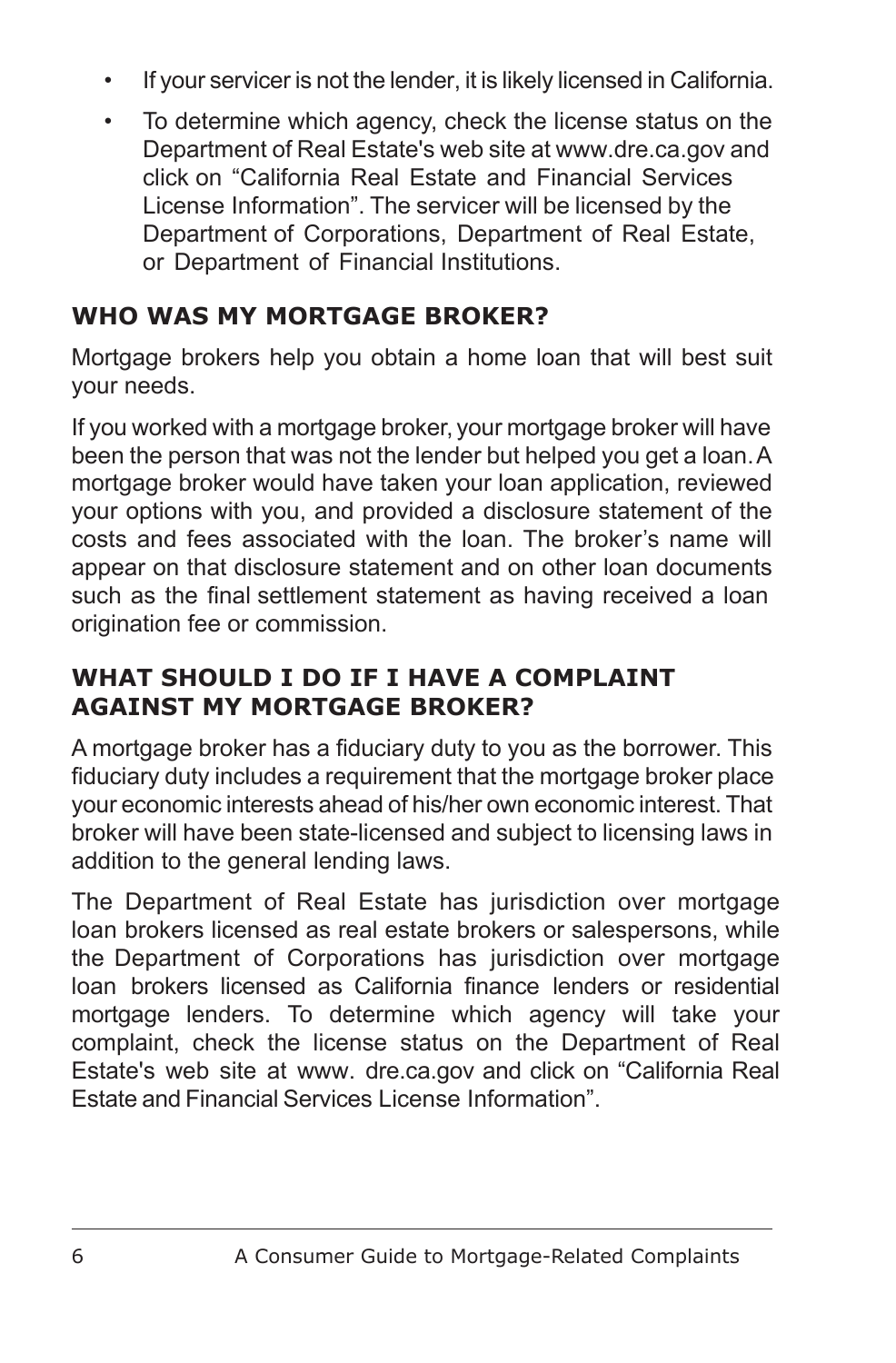# **WHO CAN I CONTACT IF I HAVE OTHER MORTGAGE-RELATED COMPLAINTS?**

If you have a complaint regarding:

Appraisers - Bureau of Real Estate Appraisers

Escrow companies - Department of Corporations

Title insurance companies (including title insurance companies that perform escrow services - Department of Insurance

Statewide fraud and other statewide criminal matters - Office of the Attorney General

Local fraud and other criminal matters - Your local District Attorney's Office or City Attorney's Office

Unlawful discrimination in housing or lending practices - Department of Fair Employment and Housing

Unsolicited telephone marketing calls and faxes - Federal Communications Commission

Violations of (not interpretation of:

Equal Credit Opportunity Act, Fair Credit Reporting Act, Fair Debt Collection Practices Act, and Truth in Lending Act - Federal Trade Commission

Civil/Legal remedies - Private attorneys

If your complaint issue is not addressed in this booklet, please contact the Department of Real Estate and we can try to help direct you to the appropriate agency or resource.

# **HOW DO I AVOID MORTGAGE-RELATED PROBLEMS?**

Many mortgage-related problems can be prevented by taking some precautions:

- Before you get your loan, do your own due diligence.
- Be aware of current scams by reading the Department of Real Estate's Consumer Alerts at www.dre.ca.gov/cons\_alerts.html.
- Stay away from companies offering loan services for an upfront fee as these are often scams.
- Beware of "bait and switch" tactics.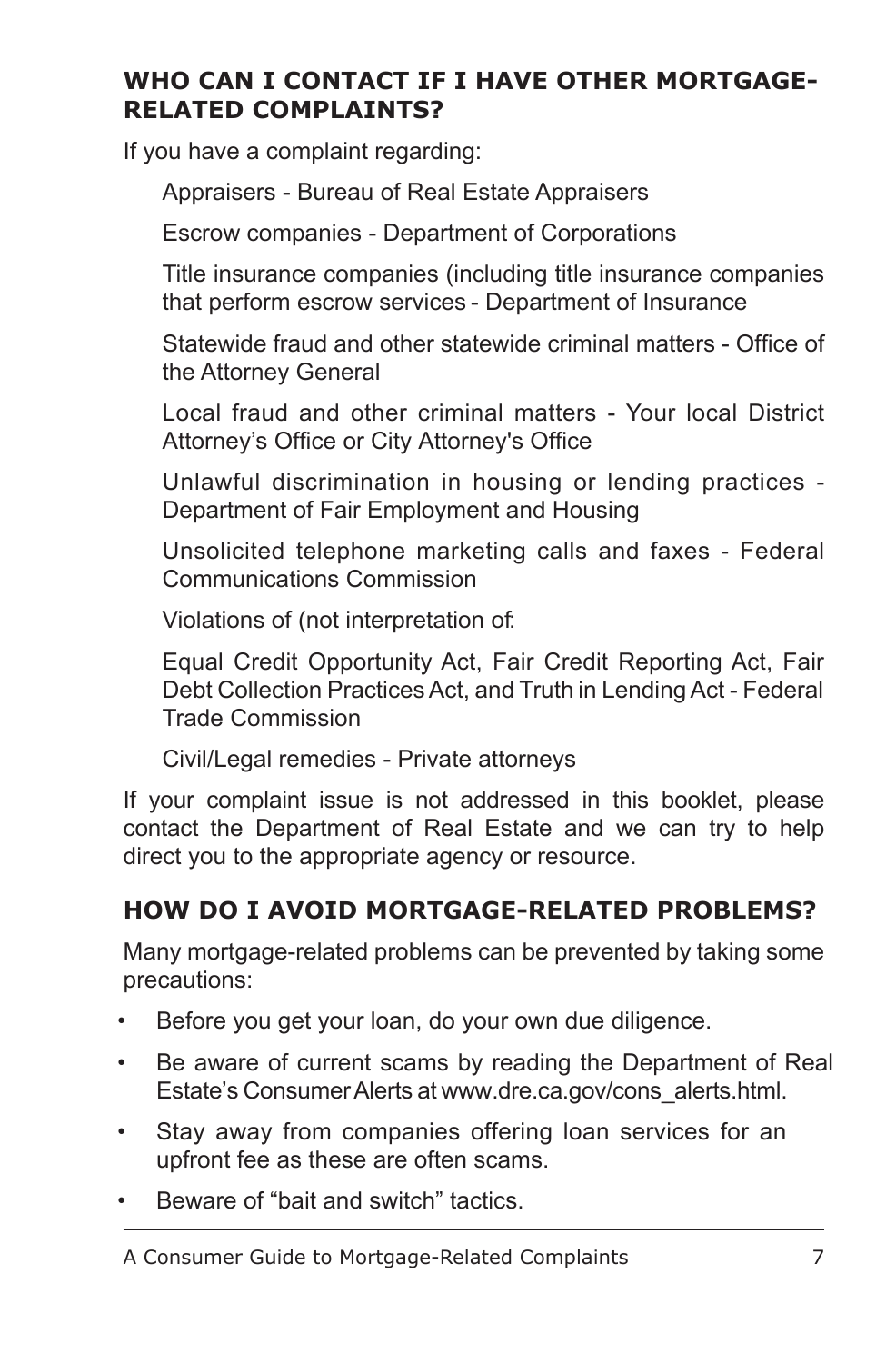- If you are getting a loan through a broker, make sure he/she is licensed.
- Read all of your documents and make sure you understand them before you sign them.
- To the best of your ability, pay your mortgage payments as scheduled.
- Make sure you are sending payments to the correct loan servicer. Remember that if the loan servicer changes, both your previous and new servicer must notify you of the change.
- If you have an impound/escrow account for payment of your property taxes and insurance, make sure those bills are actually getting paid.
- Check your servicing account from time to time to make sure that your payments are being applied correctly.
- Once you have paid off your loan, make certain that the lien is released.

# **GOVERNMENT AGENCY CONTACT INFORMATION Federal Agencies**

#### **Federal Communications Commission (FCC)**

Consumer and Governmental Affairs Bureau Consumer Complaints 445 12th Street, SW Washington, DC 20554 Phone: 1-888-CALL-FCC (225-5322) Fax: 1-866-418-0232 Email: fccinfo@fcc.gov Website: www.fcc.gov

# **Federal Trade Commission (FTC)**

Headquarters/Financial Services Division 600 Pennsylvania Avenue NW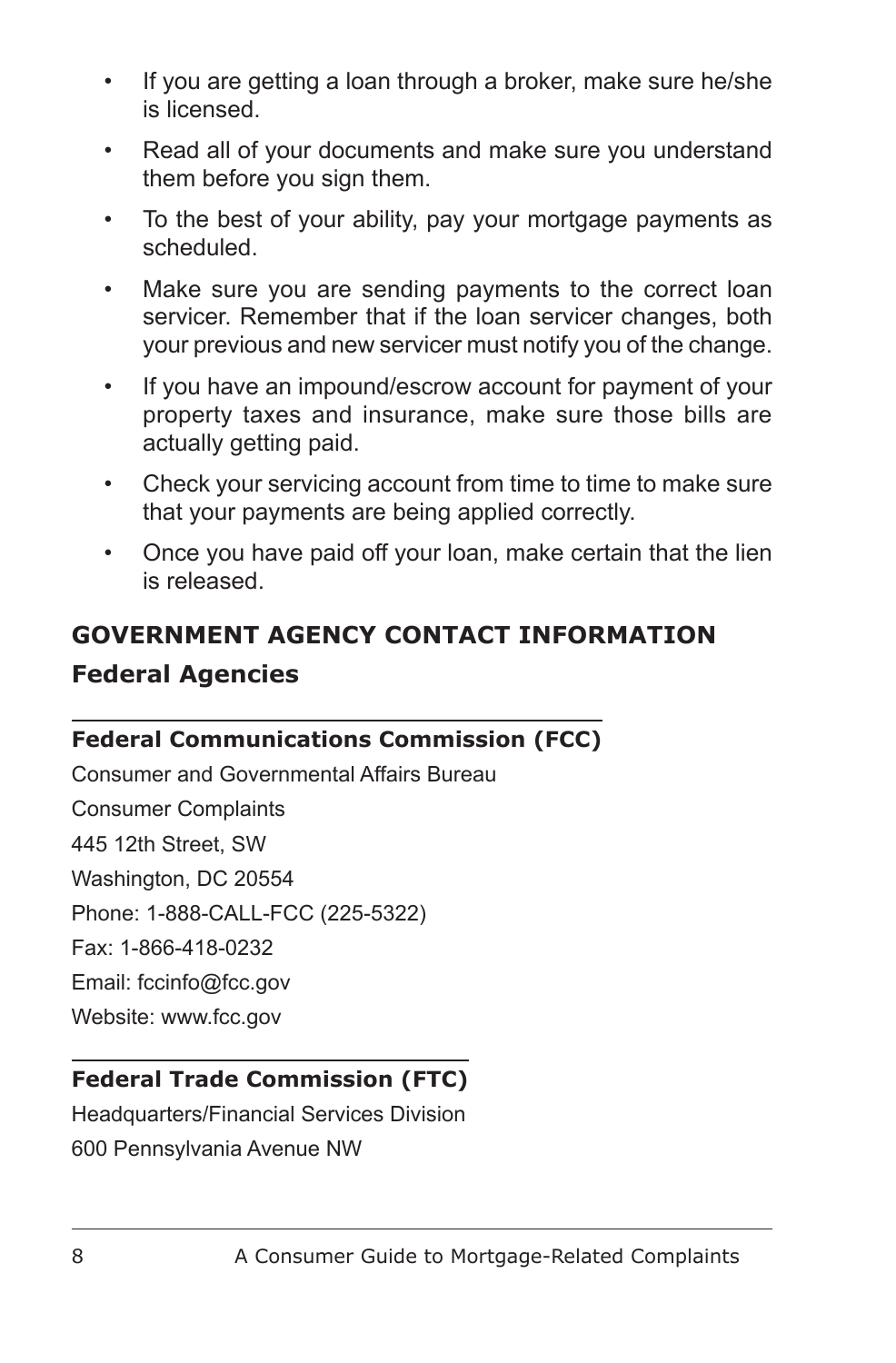Washington, D.C. 20580 Phone: (877) FTC-HELP (382-4357) Website: www.ftc.gov

#### **National Credit Union Administration (NCUA)**

NCUA Region V-Tempe 1230 W. Washington Street, Suite 301 Tempe, AZ 85281 Phone: (602) 302-6000 Fax: (602) 302-6024 Email: region5@ncua.gov Website: www.ncua.gov

#### **Office of the Comptroller of the Currency (OCC)**

Consumer Assistance Group 1301 McKinney Street, Suite 3450 Houston, TX 77010 Phone: (800) 613-6743 Fax: (713) 336-4301 Website: www.occ.treas.gov

#### **Office of Thrift Supervision (OTS)**

1700 G Street, NW Washington, DC 20552 Phone: 1-800-842-6929 Fax: (202) 906-7342 Website: www.ots.treas.gov

#### **U.S. Department of Housing and Urban Development (HUD)\***

451 7th Street SW, Suite 9146 Washington, DC 20410 Phone: (202) 708-1455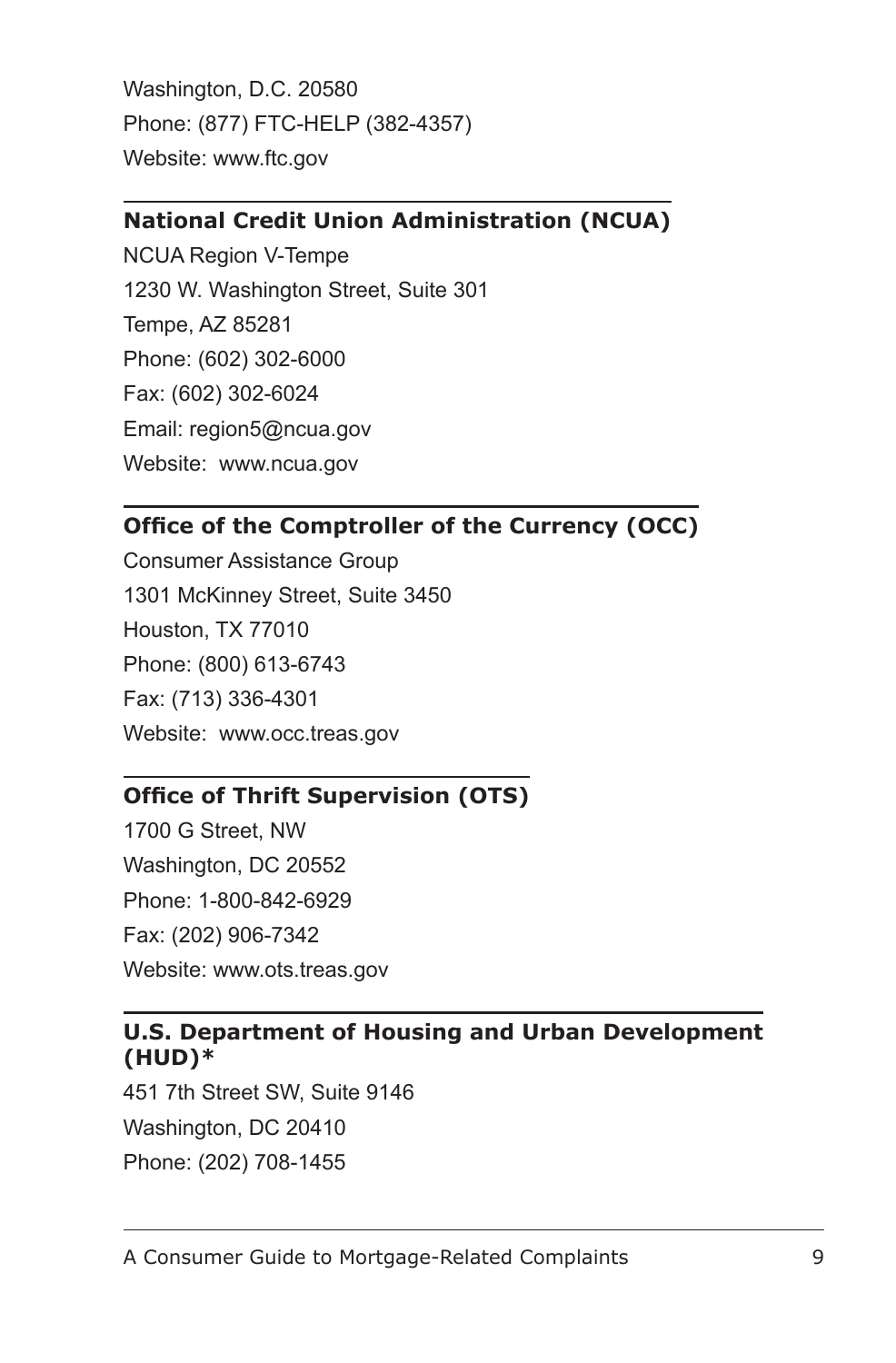#### **Consumer Financial Protection Bureau (CFPB)** Mortgage Payment Assistance or Consumer Complaints Phone: (855) 411-2372 Website: www.consumerfinance.gov

# **State Agencies**

#### **California District Attorneys Association (CDAA)**

For a roster of California county district attorneys Website: www.cdaa.org

#### **Department of Corporations (DOC)**

Consumer Service Office 1515 K Street, Suite 200 Sacramento, CA 95817 Phone: (866) ASK-CORP (866-275-2677) Website: www.corp.ca.gov

#### **Department of Fair Employment and Housing (DFEH)**

Los Angeles Housing District Office 1055 West 7th Street, Suite 1400 Los Angeles, CA 90017 Phone: (213) 439-6703 Fax: (213) 439-6715

#### **Oakland Housing District Office**

1515 Clay Street, Suite 701 Oakland, CA 94612 Phone: (510) 622-2945 Fax: (510) 622-2956 Website: www.dfeh.ca.gov